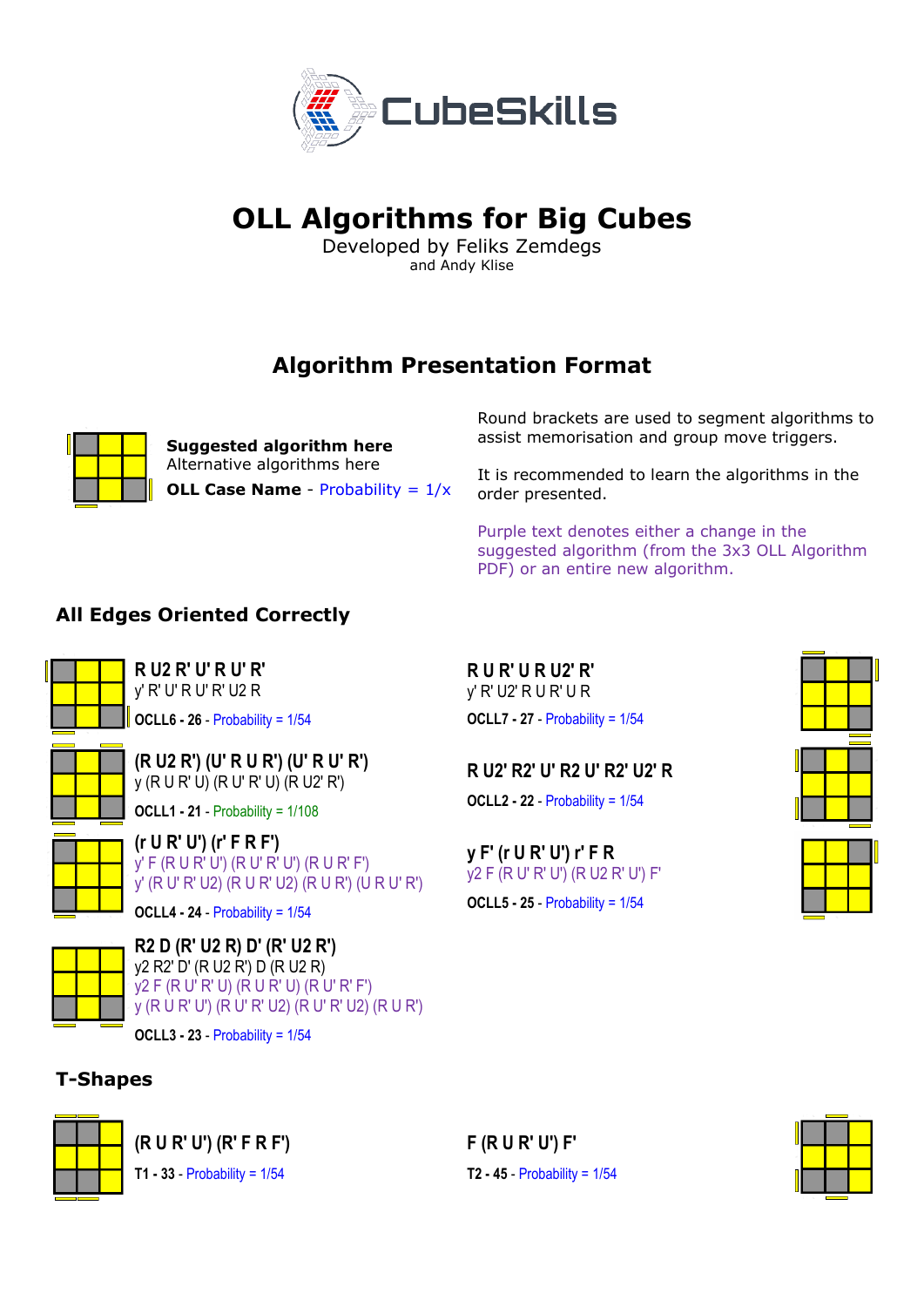#### **Squares**



**(r' U2' R U R' U r)**  y2 (R' U' R U') y x' R2 U' R' U l' **S1 - 5** - Probability = 1/54

**(r U2 R' U' R U' r') S2 - 6** - Probability = 1/54



# **C-Shapes**



**(R U R2' U') (R' F R U) R U' F'**  y2 (R U R' U') (R' F R F') (R' U' R U' R' U2 R) **C1 - 34** - Probability = 1/54

**R' U' (R' F R F') U R C2 - 46** - Probability = 1/54



#### **W-Shapes**



**(R' U' R U') (R' U R U) l U' R' U x**  $\frac{1}{2}$ y2 (R U R' F') (R U R' U') (R' F R U') (R' F R F') **W1 - 36** - Probability = 1/54

| (R U R' U) (R U' R' U') (R' F R F') |
|-------------------------------------|
| <b>W2 - 38 - Probability = 1/54</b> |

# **Corners Correct, Edges Flipped**

|  | $\int_{\mathbb{R}}$ (r U R' U') M (U R U' R') |
|--|-----------------------------------------------|
|  | E1 - 28 - Probability = $1/54$                |
|  |                                               |

**(R U R' U') M' (U R U' r') E2 - 57** - Probability = 1/108

### **P-Shapes**



**R U B' (U' R' U) (R B R')** y x' (U' R U l') (U' R' U' R) (U R' U R)

**P2 - 32** - Probability = 1/54

**y2 F (U R U' R') F'**  $f(RUR' U')f'$ **P4 - 44** - Probability = 1/54

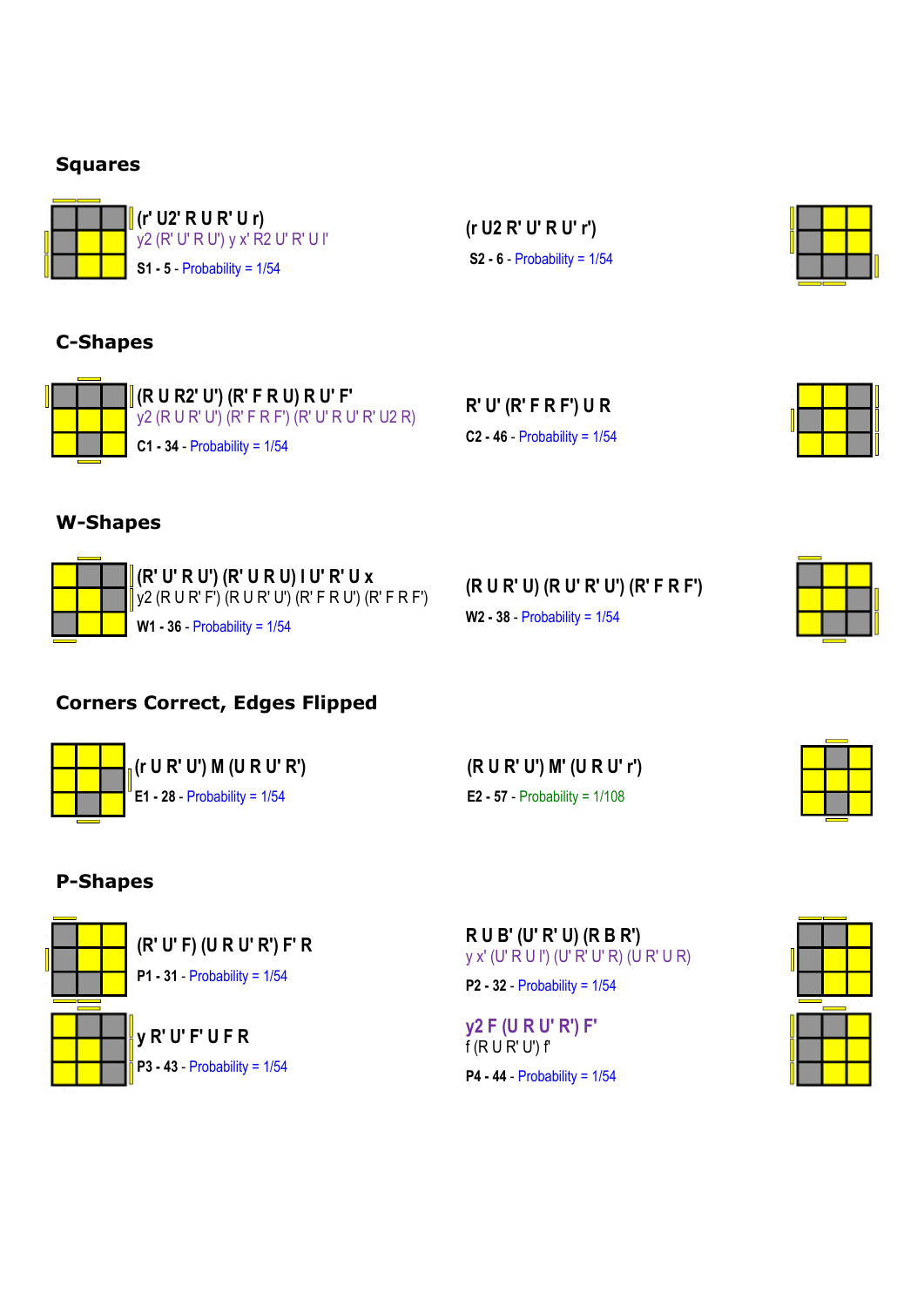### **I-Shapes**



**y2 F (U R U' R') (U R U' R') F'**  $f(R U R' U') (R U R' U') f'$ y' R' U' (R' F R F') (R U' R' U2 R) **I1 - 51** - Probability = 1/54

**(R' U' R U' R' U) y' (R' U R) B**  $(R U R' U R U')$  y  $(R U' R') F'$ 

**I2 - 52** - Probability = 1/54

**r' U' r (U' R' U R) (U' R' U R) r' U r I4 - 56** - Probability = 1/108



**y (R' F R U) (R U' R2' F') R2 U' R' (U R U R')**

**I3 - 55** - Probability = 1/108





#### **Fish Shapes**



**(R U R') y (R' F R U') (R' F' R)** (R U R' U) (R' F R F') (R U2' R') **F2 - 10** - Probability = 1/54

**F (R U' R' U') (R U R' F') F4 - 37** - Probability = 1/54



# **Knight Move Shapes**



**F U R U' R2' F' R U (R U' R')** F U (R U2 R' U') (R U R' F') **K1 - 13** - Probability = 1/54

(r U r') (R U R' U') (r U' r') **K4 - 16** - Probability = 1/54

**y2 R' F (R U R' U') F' (R U' R' U2 R)**

**(R' F R) (U R' F' R) (F U' F') K2 - 14** - Probability = 1/54

**y' (R' U2' R U R') F (U R U' R') F' R** (r' U' r) (R' U' R U) (r' U r) **K3 - 15** - Probability = 1/54



### **Awkward Shapes**



**y (R U R' U') (R U' R') (F' U' F) (R U R') A1 - 29** - Probability = 1/54



**(R U R' U R U2' R') F (R U R' U') F' A3 - 41** - Probability = 1/54

**y' F U (R U2 R' U') (R U2 R' U') F'** y' (F R' F) (R2 U' R' U') (R U R') F2

**A2 - 30** - Probability = 1/54

**(R' U' R U' R' U2 R) F (R U R' U') F'**  y (R' F R F') (R' F R F') (R U R' U') (R U R')

**A4 - 42** - Probability = 1/54